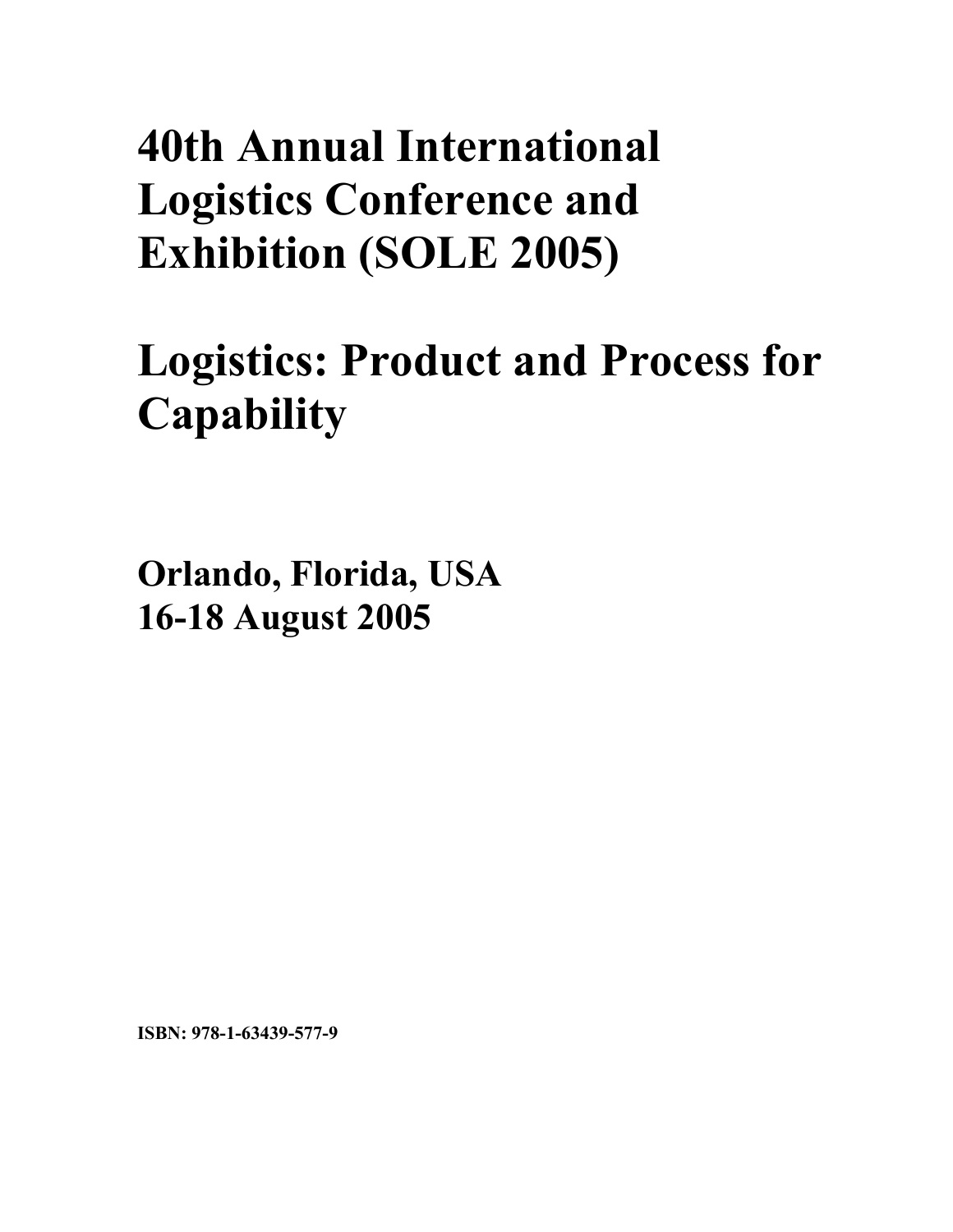**Printed from e-media with permission by:** 

Curran Associates, Inc. 57 Morehouse Lane Red Hook, NY 12571



**Some format issues inherent in the e-media version may also appear in this print version.** 

Copyright© (2005) by SOLE – The International Society of Logistics All rights reserved.

Printed by Curran Associates, Inc. (2015)

For permission requests, please contact SOLE – The International Society of Logistics at the address below.

SOLE – The International Society of Logistics 14625 Baltimore Avenue, Suite 303 Laurel, Maryland 20707-4902 USA

Phone: (301) 459-8446 Fax: (301) 459-1522

solehq@erols.com

### **Additional copies of this publication are available from:**

Curran Associates, Inc. 57 Morehouse Lane Red Hook, NY 12571 USA Phone: 845-758-0400 Fax: 845-758-2634 Email: curran@proceedings.com Web: www.proceedings.com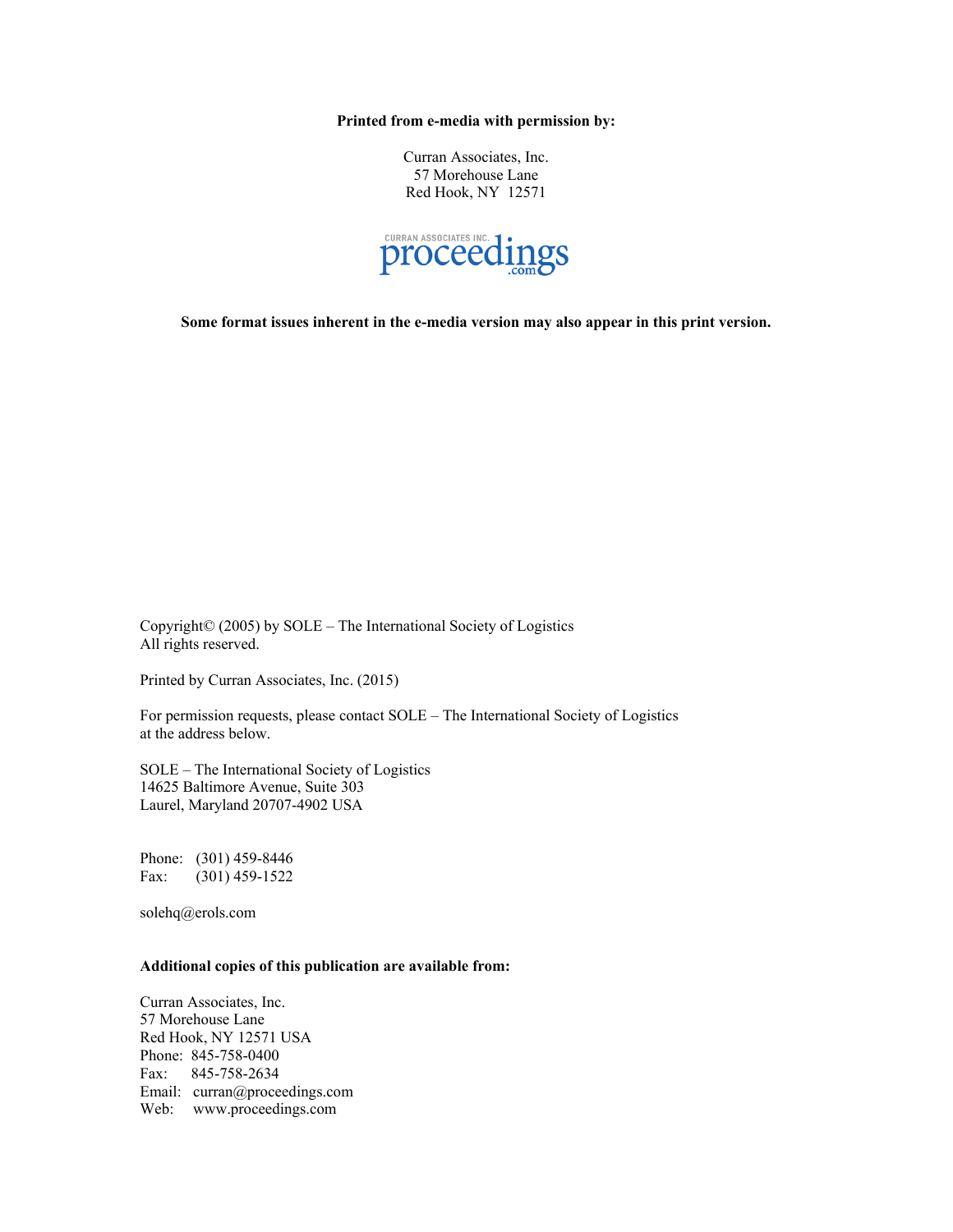# **TABLE OF CONTENTS**

### **PLENARY SESSION – DESIGN FOR CAPABILITY**

| L. Kratz, J. Erb, L. Hollenbeck, A. Jenkins, J. Gellen |  |
|--------------------------------------------------------|--|

#### **PANEL 2 – LIFE CYCLE SYSTEMS MANAGEMENT**

| L. Kratz   |  |
|------------|--|
|            |  |
| $N$ Kunesh |  |
|            |  |
| N Moulton  |  |
|            |  |
| W Anderson |  |

### **TRACK 1: DESIGN**

| R. Morris. L. Whiteman                                                                      |  |
|---------------------------------------------------------------------------------------------|--|
|                                                                                             |  |
| A. Evans                                                                                    |  |
|                                                                                             |  |
| M. Allway, G. Wydler                                                                        |  |
| Development of the Joint Weigh-In-Motion (WIM) and Measurement Reach Back Capability (WIM-  |  |
| RBC) - The Configuration and Data Management Tool for Validation, Verification, Testing and |  |
|                                                                                             |  |
| R. Abercrombie, F. Sheldon, R. Schlicher, K. Daley                                          |  |

#### **TRACK 2: SUPPORT**

| W. Hogelin |  |
|------------|--|
|            |  |
| J. Snead   |  |
|            |  |
| C. Thorpe  |  |
|            |  |
| T. Hampson |  |

#### **TRACK 3: PROCESS**

| J. Brown                                                                                    |  |
|---------------------------------------------------------------------------------------------|--|
|                                                                                             |  |
| J. Watson, C. Dempsey, A. Butina Sr.                                                        |  |
| Performance Based Supportabilty Analysis: An Integral Part of Modern Systems Engineering112 |  |
| S. Rogers                                                                                   |  |
|                                                                                             |  |
| D. Starr                                                                                    |  |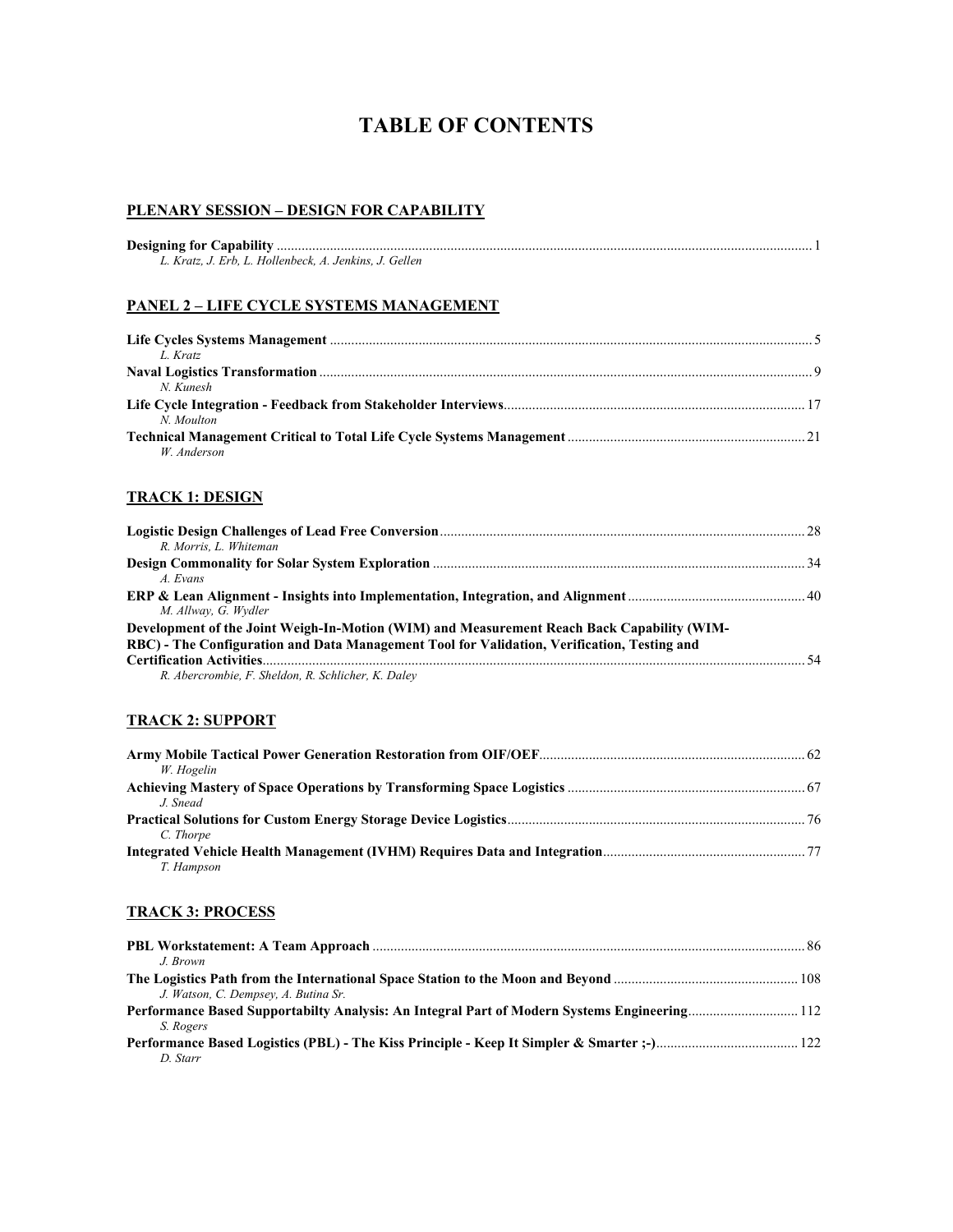### **TRACK 4: INFRASTRUCTURE**

| J. Colson    |  |
|--------------|--|
|              |  |
| W Shook      |  |
|              |  |
| J. Hagerman  |  |
|              |  |
| M. Ramaswamv |  |

### **PANEL 1 – NEW DIRECTIONS FOR WORKFORCE CAPABILITY**

| R. Fowler, M. Cooper, A. Miller, A. Trovato, T. Overstreet |  |
|------------------------------------------------------------|--|

### **PANEL 2 – ACHIEVING TOMORROW'S PBL IN TODAY'S ENVIRONMENT**

| P. Lavin    |  |
|-------------|--|
|             |  |
| L. Gill     |  |
|             |  |
| T. Stampone |  |

### **TRACK 1: DESIGN**

| R. Lorenzo                                             |  |
|--------------------------------------------------------|--|
|                                                        |  |
| T. Blackburn, W. Evans                                 |  |
|                                                        |  |
| C. Falardeau, L. Bechtold                              |  |
|                                                        |  |
| S. A'Hearn, L. Roberts, V. Yandle, T. Hauser, W. Jones |  |

### **TRACK 2: SUPPORT**

| J. Sinnott |  |
|------------|--|
|            |  |
| S. Costa   |  |
|            |  |
| A. Issler  |  |
|            |  |
| A. Naigle  |  |

### **TRACK 3: PROCESS**

| T Tate                                                                                                                |  |
|-----------------------------------------------------------------------------------------------------------------------|--|
|                                                                                                                       |  |
| M Snead                                                                                                               |  |
| <b>ERP: The Foundation for Enterprise Management manufacture in the control of the Captain Control of the Captain</b> |  |
| W Oronzio                                                                                                             |  |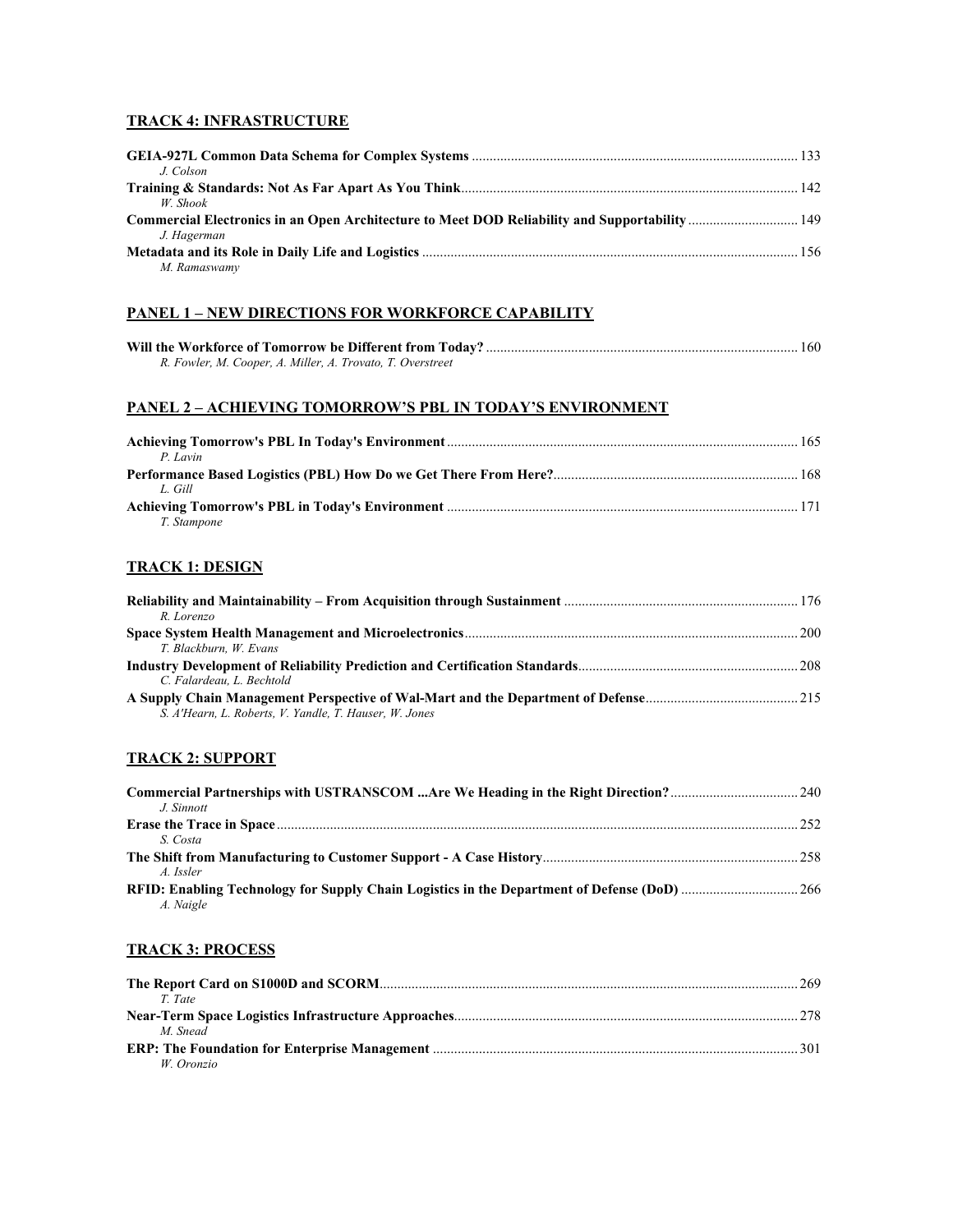| <b>Good Ideas for RMS.</b> | 306 |
|----------------------------|-----|
| K. Brockel                 |     |

### **TRACK 4: INFRASTRUCTURE**

| <b>Computer-Supported Cooperative Work (CSCW) in an Enterprise Resource Planning Environment  315</b> |  |
|-------------------------------------------------------------------------------------------------------|--|
| P. Faas                                                                                               |  |
|                                                                                                       |  |
| J. Seyba, G. Bonafede, P. Faas                                                                        |  |
|                                                                                                       |  |
| R. Moe                                                                                                |  |
|                                                                                                       |  |
| B. Carlock                                                                                            |  |

#### **PANEL 1 – ACHIEVING AN AGILE AND RESPONSIVE INDUSTRIAL BASE**

| K. Lippert |  |
|------------|--|

#### **PANEL 2 – TECHNOLOGY: THE KEY TO TRANSFORMATION**

| F. Cepollina |  |
|--------------|--|

# **TRACK 1: DESIGN**

| D Plater                                                                                    |  |
|---------------------------------------------------------------------------------------------|--|
|                                                                                             |  |
| P. Faas, I. Young, J. Seyba                                                                 |  |
|                                                                                             |  |
| $G.$ Lin, K.-Y. Wang                                                                        |  |
| Model Based Design (MBD) in the Product Support Environment: Technical Data Development and |  |
|                                                                                             |  |
| D Raitz                                                                                     |  |

### **TRACK 2: SUPPORT**

| M. Williamson, T. Kuusisto, J. Whiteker |  |
|-----------------------------------------|--|
|                                         |  |
| J. Budinoff                             |  |
|                                         |  |
| P Wood                                  |  |
|                                         |  |
| P. Read. F. Hallam                      |  |

# **TRACK 3: PROCESS**

| M. Persinger, M. Evanoff                               |  |
|--------------------------------------------------------|--|
|                                                        |  |
| O. Weck, D. Simchi-Levi, A. Evans, R. Shishko, J. Luis |  |
|                                                        |  |
| S. Brown. J. Cothran                                   |  |